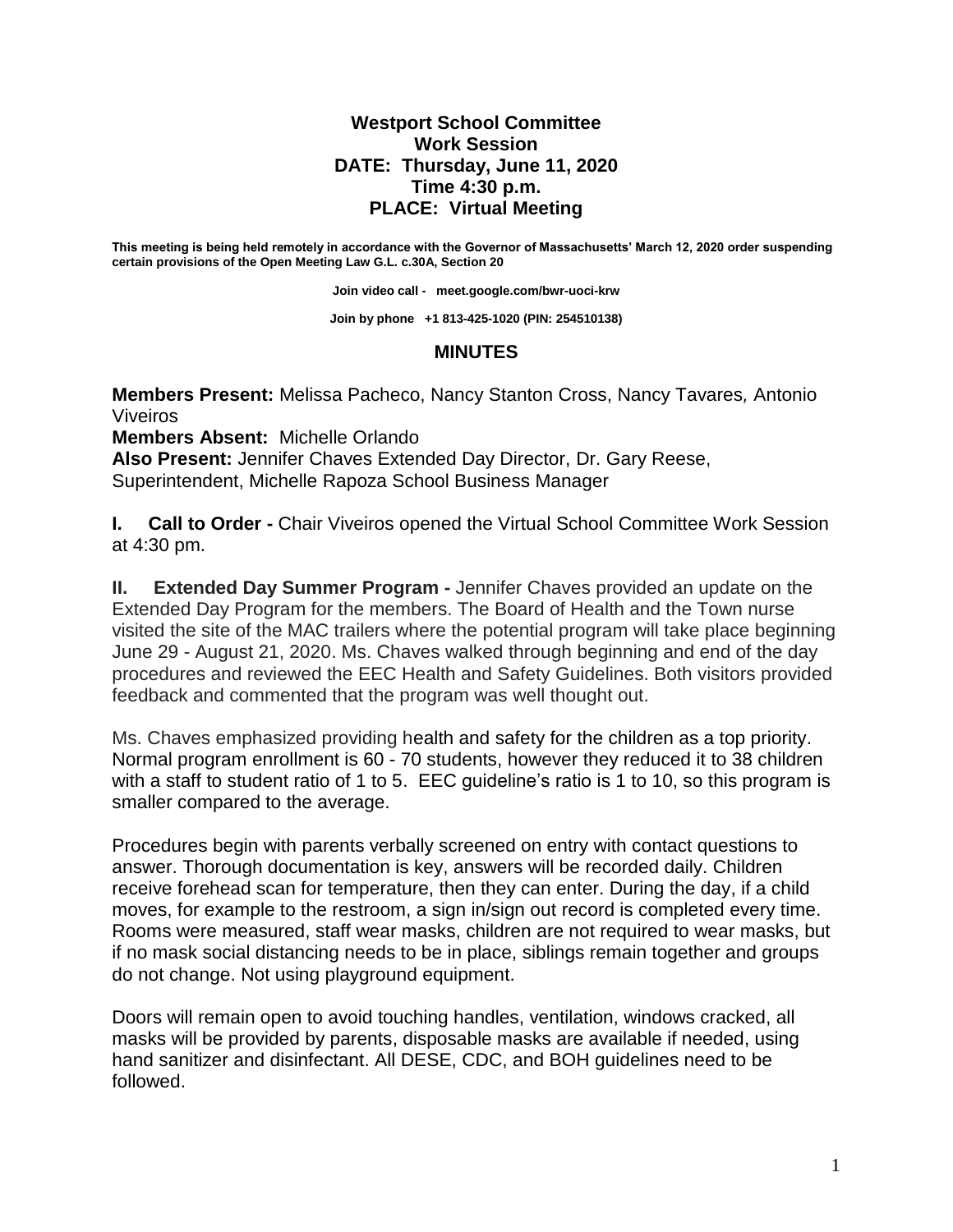Further discussion was held on the program's procedures. A concern brought up was what happens if a child gets COVID19. Ms. Chaves explained if a person exhibits symptoms, they are placed in a quarantine/isolation room. Parent/Guardian is called. Person needs to seek a physician based on symptoms. Person needs a 14-day quarantine, as well as everyone in the room including anyone in contact with the person if a positive result is found. Documentation from their PCP stating they can return is needed.

Ms. Chaves informed everyone that masks are needed if leaving the room to go somewhere. Ms. Chaves will be disinfecting, custodian will take care of cleaning after they leave the program for the day.

Ms. Chaves mentioned to reduce potential for infection, every child has a laundry basket and will be allowed 4 items from home that they play with. Students are not using any program supplies and will be bringing their own pens and pencils to be placed in their cubby for the summer.

## Questions were asked about the program:

A concern was mentioned, that what if Ms. Chaves who runs the program becomes ill? Ms. Chaves replied that Katie the lead teacher would take over the responsibilities.

A child can be absent from the program under an excusable absence and the PACE subsidy will remain in place.

Ms. Rapoza will look into how a staff member is paid if they become quarantined.

Staff members are on call if they need to be replaced.

Ms. Chaves will be the person to sit with a child if they experience symptoms and need to be in isolation before the parent/guardian arrives. They have shields, scrub wear, and gloves. The nurse bed will be moved into the isolation room.

It was mentioned that the isolation room may be very scary for children. Introducing the students to this room ahead of time was suggested.

Ms. Chaves emphasized that parents understand the protocols that are expected of them and the children. Parents/Guardians are leaving 3 emergency contacts and will be participating in an informational virtual session that will spell out all the guidelines.

Ms. Rapoza mentioned that Matthew from the Board of Health and Linda the nurse can come and speak about the program and answer any questions if further clarification is needed.

Ms. Chaves will be keeping communication lines open between the BOH, the nurse and Allie the program monitor that is in charge of licenses for these kinds of programs. At the end of each week she will report how the program went.